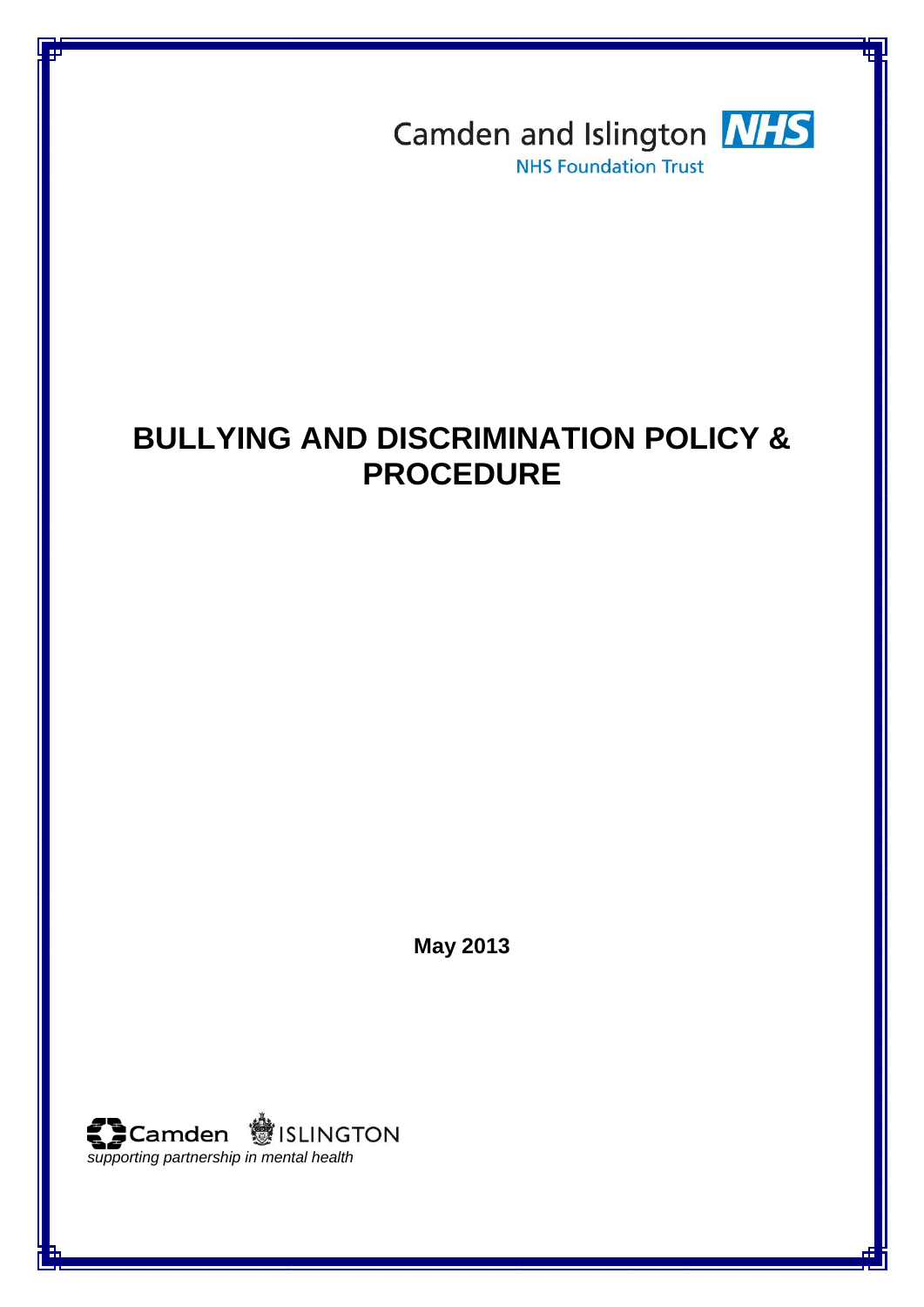| POLICY TITLE                                                      | <b>BULLYING AND DISCRIMINATION POLICY &amp; PROCEDURE</b>     |                |                                                                    |  |  |
|-------------------------------------------------------------------|---------------------------------------------------------------|----------------|--------------------------------------------------------------------|--|--|
|                                                                   |                                                               |                |                                                                    |  |  |
| POLICY REFERENCE                                                  |                                                               |                |                                                                    |  |  |
| POLICY CATEGORY                                                   | <b>Human Resources</b>                                        |                |                                                                    |  |  |
| RELEVANT TO                                                       | All staff                                                     |                |                                                                    |  |  |
| DATE PUBLISHED                                                    | <b>June 2000</b>                                              |                |                                                                    |  |  |
| <b>IMPLEMENTATION</b><br><b>DATE</b>                              | <b>June 2000</b>                                              |                |                                                                    |  |  |
| <b>DATE LAST</b><br><b>REVIEWED</b>                               | May 2013                                                      |                |                                                                    |  |  |
| <b>NEXT REVIEW DATE</b>                                           | May 2015                                                      |                |                                                                    |  |  |
| <b>RESPONSIBLE</b><br><b>PERSON</b>                               |                                                               |                | Louise Butler, Head of Business Partnering & Advisory Service      |  |  |
| <b>CONTACT DETAILS</b>                                            | Email: louise.butler@candi.nhs.uk<br>Telephone: 020 3317 3809 |                |                                                                    |  |  |
| <b>ACCOUNTABLE</b><br><b>DIRECTOR</b>                             | Associate Director of HR & OD                                 |                |                                                                    |  |  |
| <b>APPROVED BY</b>                                                | <b>Workforce Committee</b><br>Date:                           |                |                                                                    |  |  |
| APPROVED BY                                                       | Joint Staff Committee<br>Date:                                |                |                                                                    |  |  |
| <b>DOCUMENT HISTORY</b>                                           | Date                                                          | Version        | Amendments                                                         |  |  |
|                                                                   | <b>June 2000</b>                                              | 1              | New Policy                                                         |  |  |
|                                                                   | August<br>2007                                                | $\overline{c}$ | Policy review                                                      |  |  |
|                                                                   | March 2009                                                    | 3              | Policy review                                                      |  |  |
|                                                                   | September<br>2009                                             | 4              | Policy review                                                      |  |  |
|                                                                   | May 2013                                                      | 5              | Policy review                                                      |  |  |
| MEMBERSHIP OF THE<br><b>POLICY</b><br>DEVELOPMENT/<br>REVIEW TEAM |                                                               |                | HR; Staffside Representatives; Foundation Trust Managers/Directors |  |  |
| CONSULTATION                                                      | <b>JSC</b><br><b>Workforce Committee</b>                      |                |                                                                    |  |  |
| DO NOT AMEND THIS DOCUMENT                                        |                                                               |                |                                                                    |  |  |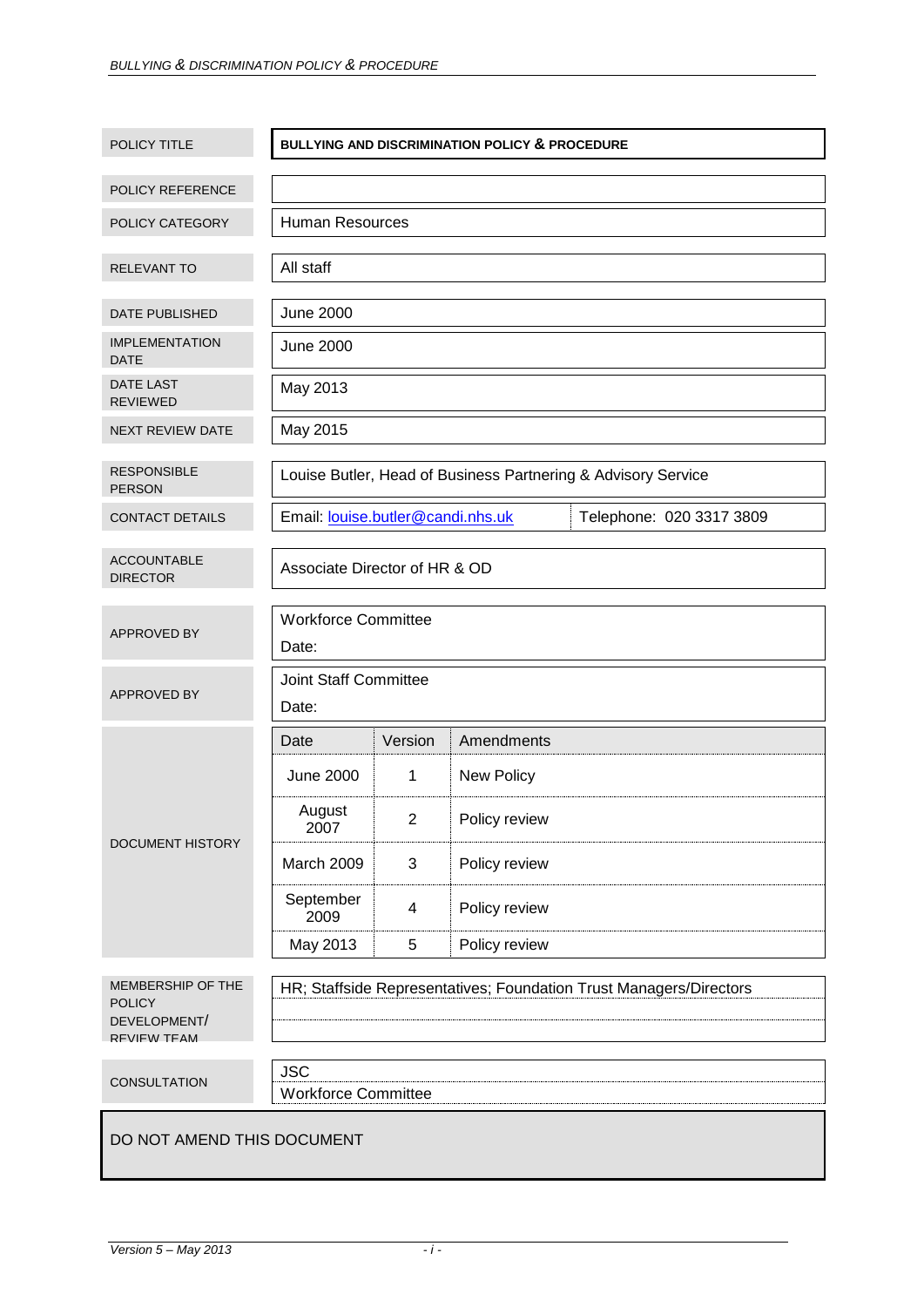# **CONTENTS**

|                |                                                                                  | Page           |
|----------------|----------------------------------------------------------------------------------|----------------|
| 1              | Introduction                                                                     | 1              |
| $\overline{2}$ | Who the Policy Applies to                                                        | 1              |
| 3              | Definitions                                                                      | $\mathbf{1}$   |
| 4              | Relationship with the Disciplinary Procedure/Other Policies                      | 1              |
| 5              | Examples of Bullying and Discrimination (including Harassment and Victimisation) | $\overline{2}$ |
| 6              | Responsibilities under this Policy                                               | 3              |
| $\overline{7}$ | When this Procedure Should be Used                                               | 4              |
| 8              | Advice & Support                                                                 | 4              |
| 9              | Procedure for Making a Complaint of Bullying or Discrimination                   | 4              |
| 10             | Police Involvement                                                               | 6              |
| 11             | Privacy/Confidentiality                                                          | 6              |
| 12             | Principles of Investigating a Complaint Under this Procedure                     | 6              |
| 13             | Procedure for Investigating a Complaint                                          | 6              |
| 14             | Action When the Complainant is Dissatisfied                                      | 8              |
| 15             | <b>Disciplinary Process</b>                                                      | 8              |
| 16             | Review                                                                           | 9              |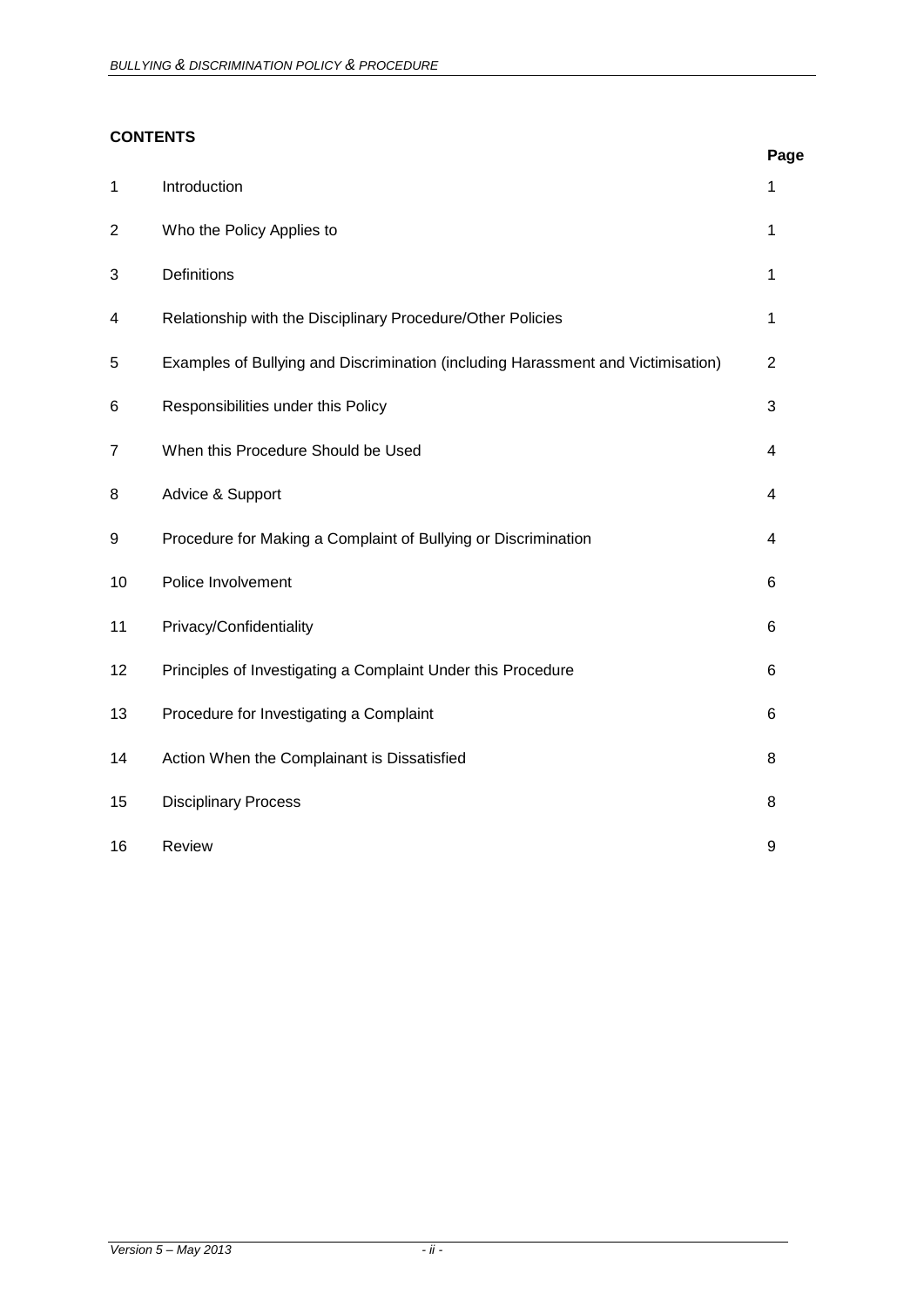# **1. INTRODUCTION**

- 1.1. The Trust recognises that discrimination and bullying can create a threatening and intimidating work environment, which can adversely affect the job performance, health and well being of employees.
- 1.2 The purpose of this code of practice and complaints procedure is to provide proper redress for individuals facing discrimination and bullying and to assist in identifying and dealing with these issues, in line with the Trust's Valuing Diversity in the Workplace Policy. This procedure will help to promote fair treatment and good working relations within the Trust workforce and therefore also promote the provision of good health care to the public.

The Trust expects all employees to demonstrate at all times behaviours that are commensurate with the values and principles of the Trust and the way we as an organisation operate, as a business, towards service users, members of the public and towards each other.

1.3. This policy and procedure will be made available to all employees and managers in the Trust. All employees and managers are required to comply with it. The Trust will not tolerate acts of bullying or discrimination (including harassment and victimisation) and disciplinary action, up to and including dismissal, may be taken against perpetrators.

# **2***.* **WHO THE POLICY APPLIES TO**

- 2.1 This code of practice and complaints procedure is designed to support all Trust staff who feel they have suffered from bullying or discrimination (including harassment and victimisation) from another Trust employee(s).
- 2.2 Direct and indirect discrimination (including harassment and victimisation) on the grounds of sex (including marital status, pregnancy and childcare responsibilities), race (including colour, nationality and ethnic origin), religion or religious or philosophical belief, disability, sexual orientation, age, gender reassignment, or fixed-term or part-time working status is prohibited under this policy, as is all forms of bullying.

## **3. DEFINITIONS**

 $\overline{\phantom{a}}$ 

For the purposes of this policy:

- 3.1 **"Discrimination"** is defined as an act which has the effect of treating a person less favourably than another on the grounds of sex, race, religion, religious or philosophical belief, disability, sexual orientation, age, or part-time or fixed-term working status. Discrimination can also include harassment and/or victimisation, which are defined as follows:
	- **"Harassment"** is defined as any conduct based on sex, race, religion, religious or philosophical belief, disability, sexual orientation, age, or part-time or fixedterm working status which is unreciprocated or unwanted or affects an individual's dignity at work or creates an intimidating, hostile, degrading, humiliating or offensive environment for an individual.
	- **"Victimisation"** is defined as an act of discrimination or harassment against a person because it is suspected or known that the person has made an allegation on any of the grounds stated in paragraph 2.2 or given evidence or information regarding the allegation.
- 3.2 **"Bullying"** at work is behaviour that is threatening, aggressive or intimidating; or abusive, insulting or offensive; or cruel or vindictive; or humiliating, degrading or demeaning. Bullying will inevitably erode the victim's confidence and self-esteem. It normally relates to negative behaviours that are repeated and persistent, and deliberately targeted at a particular individual. Bullying is often an abuse of power, position or knowledge, and may be perpetrated by the victim's manager, his or her peers or even by subordinates. The reasonable, legitimate and appropriate exercise of management responsibility does not constitute bullying.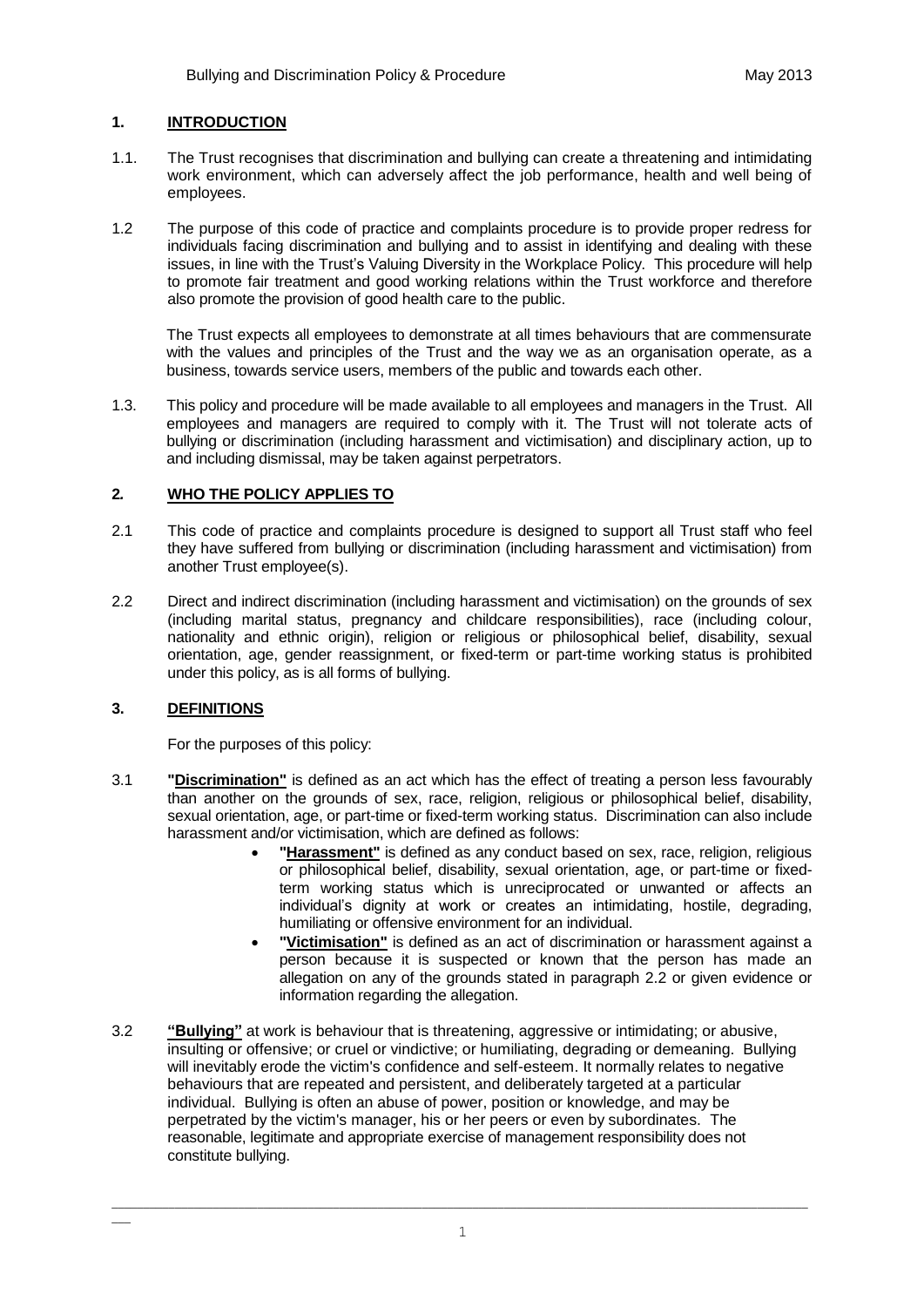#### **4. RELATIONSHIP WITH THE DISCIPLINARY PROCEDURE/OTHER POLICIES**

- 4.1 This policy is separate from the disciplinary process. It is to be used in all cases described above where an individual raises a complaint. If the individual raises a verbal or written complaint, effort should be made in the first instance to resolve the issues under the informal stage of the procedure. If this proves unsuccessful, or the complainant is not willing to attempt informal resolution, an investigation will normally be carried out, if appropriate. (Guidance on this is given in the procedure). The disciplinary procedure may then be used (if the complaint is proven), following the results of the investigation under this procedure. Alternatively, if a complainant is reluctant to raise a formal complaint and an incident is considered sufficiently serious, or has been witnessed personally by the manager, she/he may wish to go straight to the disciplinary process.
- 4.2 Where an individual makes a complaint in good faith, regardless of whether or not the complaint is upheld, the person raising the complaint, or any person giving evidence in respect of a complaint, must not be treated less favourably as a result of this. If, however, there is reasonable cause to believe that the complainant, or other, acted maliciously, or the allegation was vexatious, then where the complainant is a member of staff the matter may be investigated under the Trust's Disciplinary Procedures.
- 4.3 The procedure does not apply to the following issues or concerns:
	- 4.3.1 Misconduct, unsatisfactory attendance or poor performance.

These matters will be will be dealt with in accordance with the Trust's Disciplinary Procedure/Capability Policy/Probation Policy/Managing Absence and Attendance Policy including the appeal processes set out therein.

If, in the course of a disciplinary/capability/probation/managing absence process, a Bullying and Discrimination complaint that relates to the case is raised, consideration will be given as to whether a neutral manager could deal with both matters under the process already being followed, whether a neutral manager could investigate the Bullying and Discrimination Policy complaint during the course of the other process, whether suspending the other process for a short time whilst the Bullying and Discrimination Policy complaint is dealt with under this procedure is appropriate or whether to deal with the complaint through the appropriate appeal process.

- 4.3.2 Grading appeals or KSF framework and gateway appeals.
- 4.3.3 Reports of illegal activities, wrongdoing and/or malpractice within the Trust, which will be dealt with under the Raising Concerns at Work (Whistleblowing) Policy and Procedure.

However, where the employee is aggrieved about their personal position and would like the matter dealt with as a grievance complaint, the employee should use this procedure or the Trust's Grievance Procedure.

4.3.4 Any other matter for which a separate local/national procedure exists.

#### **5. EXAMPLES OF BULLYING AND DISCRIMINATION (INCLUDING HARASSMENT AND VICTIMISATION)**

This list is neither exclusive nor exhaustive, and other forms of behaviour can also constitute discrimination, harassment, victimisation or bullying.

#### 5.1 **DISCRIMINATION**

 $\overline{\phantom{a}}$ 

This can occur with or without the individual's awareness that it is taking place, and would include: giving unequal consideration or treatment to people in areas such as recruitment,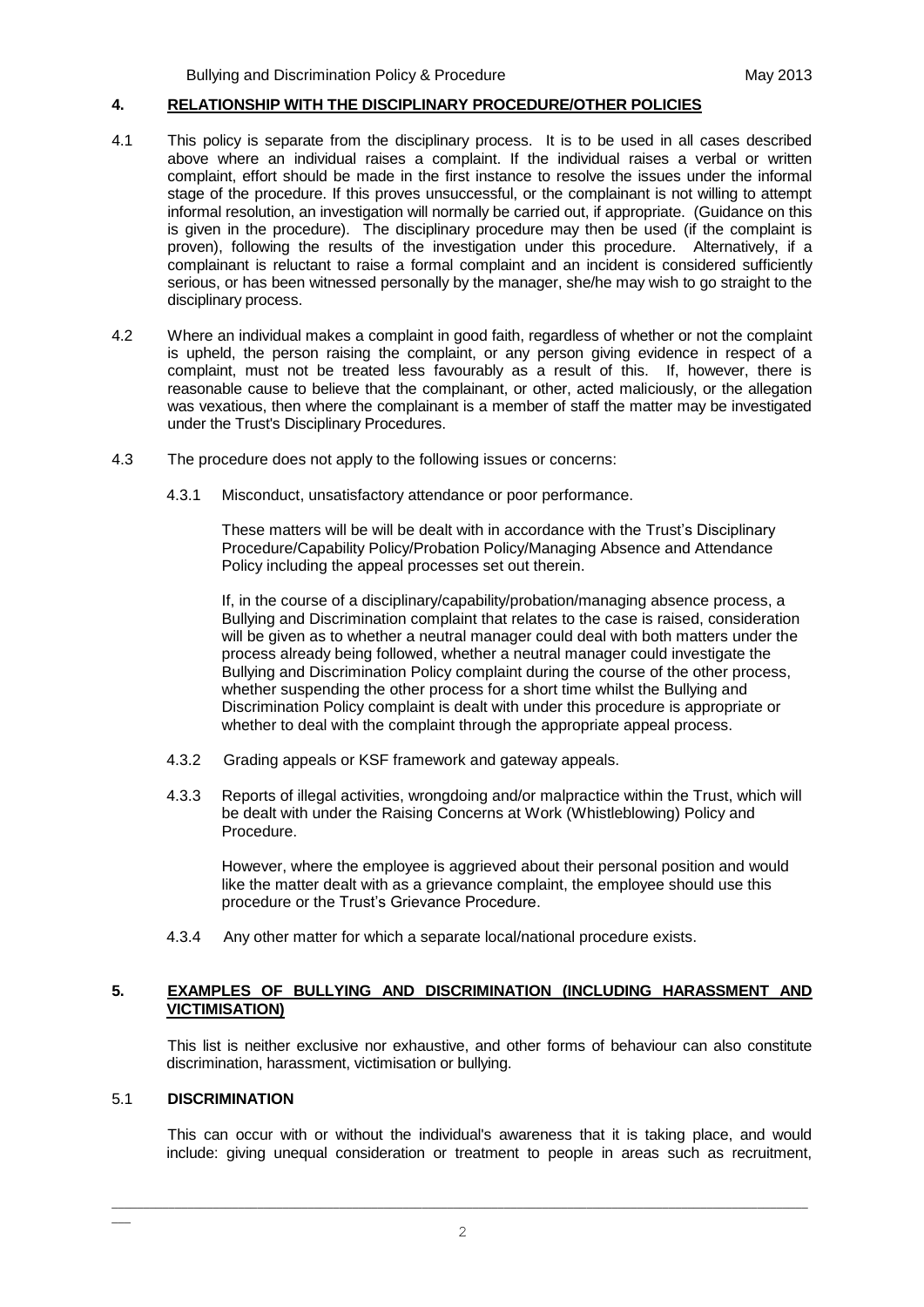training or promotion; attitudes which ostracise or encourage others to ostracise; inducing or attempting to induce other employees to treat a person unfairly.

## 5.2 **HARASSMENT**

Examples of harassment include:

## 5.2.1 **Verbal Harassment**

Statements, remarks, jokes or innuendoes which are derogatory, or which ridicule or insult a person on the grounds stated; the use of threatening or obscene language; making verbal sexual advances; attempts to stir up hatred or discontent against particular groups. The victim of harassment does not need to possess the characteristic on which the harassment is based in order for it to constitute harassment (e.g directing homophobic comments towards a heterosexual person).

## 5.2.2 **Physical Harassment**

Assault, as in physical attack; actions which are intimidatory or which ridicule, discomfort or embarrass individuals including but not only, invasion of personal space, making sexual advances in a physical manner; making threats against an individual or group.

#### 5.2.3 **Offensive Materials**

Displaying or distributing materials which degrade or offend or the writing/painting of insults, including pornographic pictures and magazines; badges or other insignia whose purpose is to create hatred or discontent; graffiti; the defacing of notices referring to the promotion of equal opportunities or related issues.

#### 5.3 **VICTIMISATION**

Any type of unacceptable behaviour, which is directly in retaliation against the party or parties to a complaint, is victimisation. The examples listed in paragraph 5.1 and 5.2 would be included, as would complaints under the Trust's Raising Concerns at Work (Whistle-Blowing) policy.

## 5.4 **BULLYING**

 $\overline{\phantom{a}}$ 

Examples of bullying include:

## 5.4.1 **Physical conduct**

Intimidating, threatening behaviour, shouting and uncontrolled anger, abuse and humiliation in public or in private, blocking promotion possibilities

## 5.4.2 **Verbal conduct**

Persistent negative attacks on personal or professional performance, unreasonably criticising a colleague in the presence of others, spreading malicious rumours or making malicious allegations, refusal of reasonable work requests

## 5.4.3 **Non-verbal conduct**

Exclusion from work information with the intent of deliberately affecting a colleague's performance, setting objectives with impossible targets or deadlines, unreasonably taking credit for ideas and work, over-monitoring a colleague's performance without good reason, isolation or exclusion

## **6. RESPONSIBILITIES UNDER THIS POLICY**

6.1 All managers have a responsibility to maintain a working environment free from bullying and discrimination and will be responsible for ensuring that they do not occur in work areas for which they are responsible. Managers are also responsible for ensuring that all employees and third parties are informed about this policy and that any breach is a disciplinary offence. All managers should take prompt action to stop bullying and discrimination as soon as it is identified. If a victim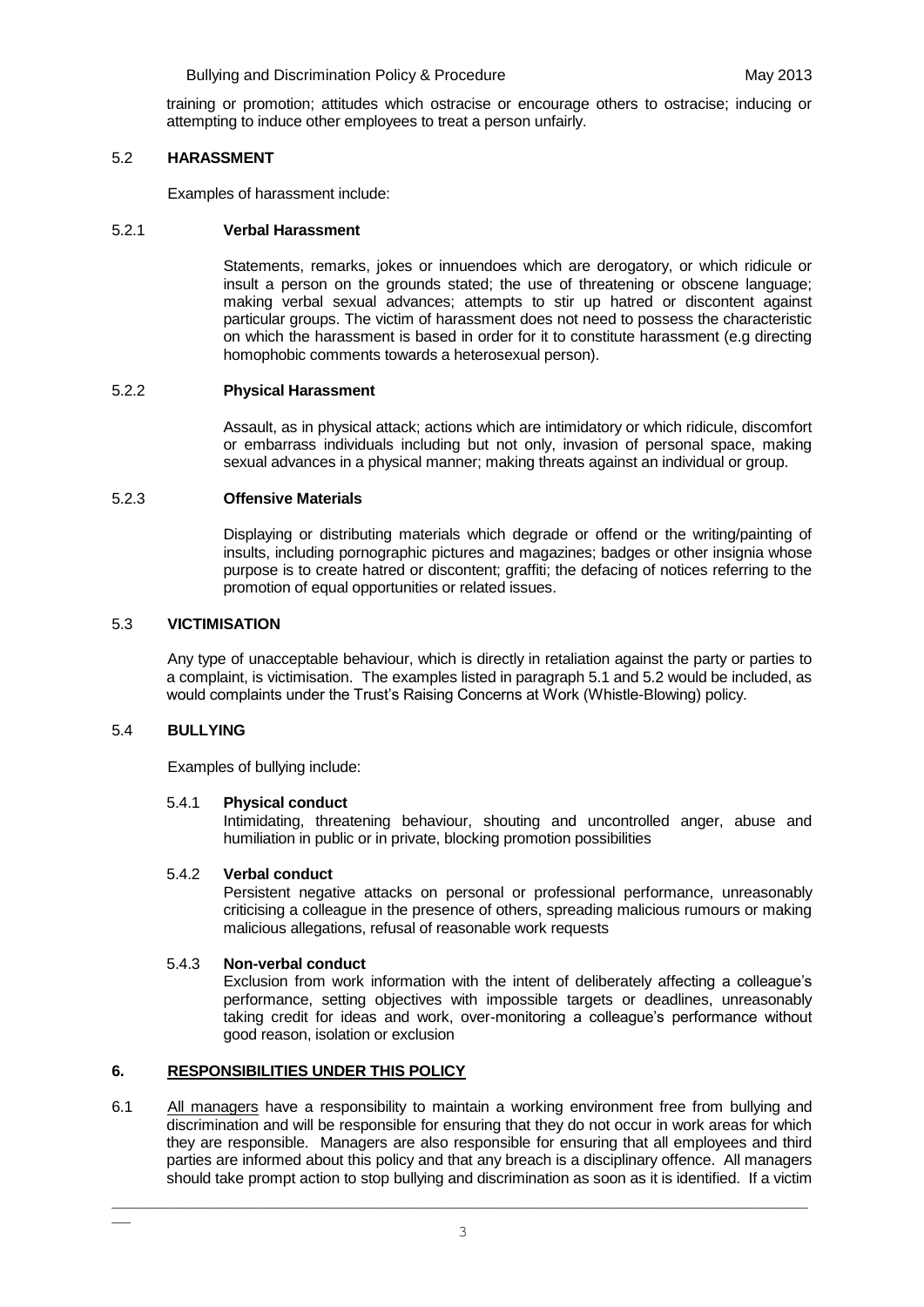does not wish to raise a complaint about their treatment, it may be incumbent on the manager to deal with the matter as soon as they have a reasonable belief that that an employee is being subjected to bullying or discrimination.

6.3 All employees of the Trust have a personal responsibility to ensure a working environment free from bullying and discrimination and to ensure that they do not breach this code. Any member of staff who witnesses behaviour that they do not consider to be aligned with the values and principles held by the Trust has a duty to report this behaviour to their line manager or another appropriate person. Alternatively, concerns may be raised under the Trust's Whistleblowing Policy, which is available on the Trust intranet.

\_\_\_\_\_\_\_\_\_\_\_\_\_\_\_\_\_\_\_\_\_\_\_\_\_\_\_\_\_\_\_\_\_\_\_\_\_\_\_\_\_\_\_\_\_\_\_\_\_\_\_\_\_\_\_\_\_\_\_\_\_\_\_\_\_\_\_\_\_\_\_\_\_\_\_\_\_\_\_\_\_\_\_\_\_\_\_\_\_\_\_\_\_\_\_\_\_\_\_\_\_\_\_\_\_\_\_\_\_\_

 $\overline{\phantom{a}}$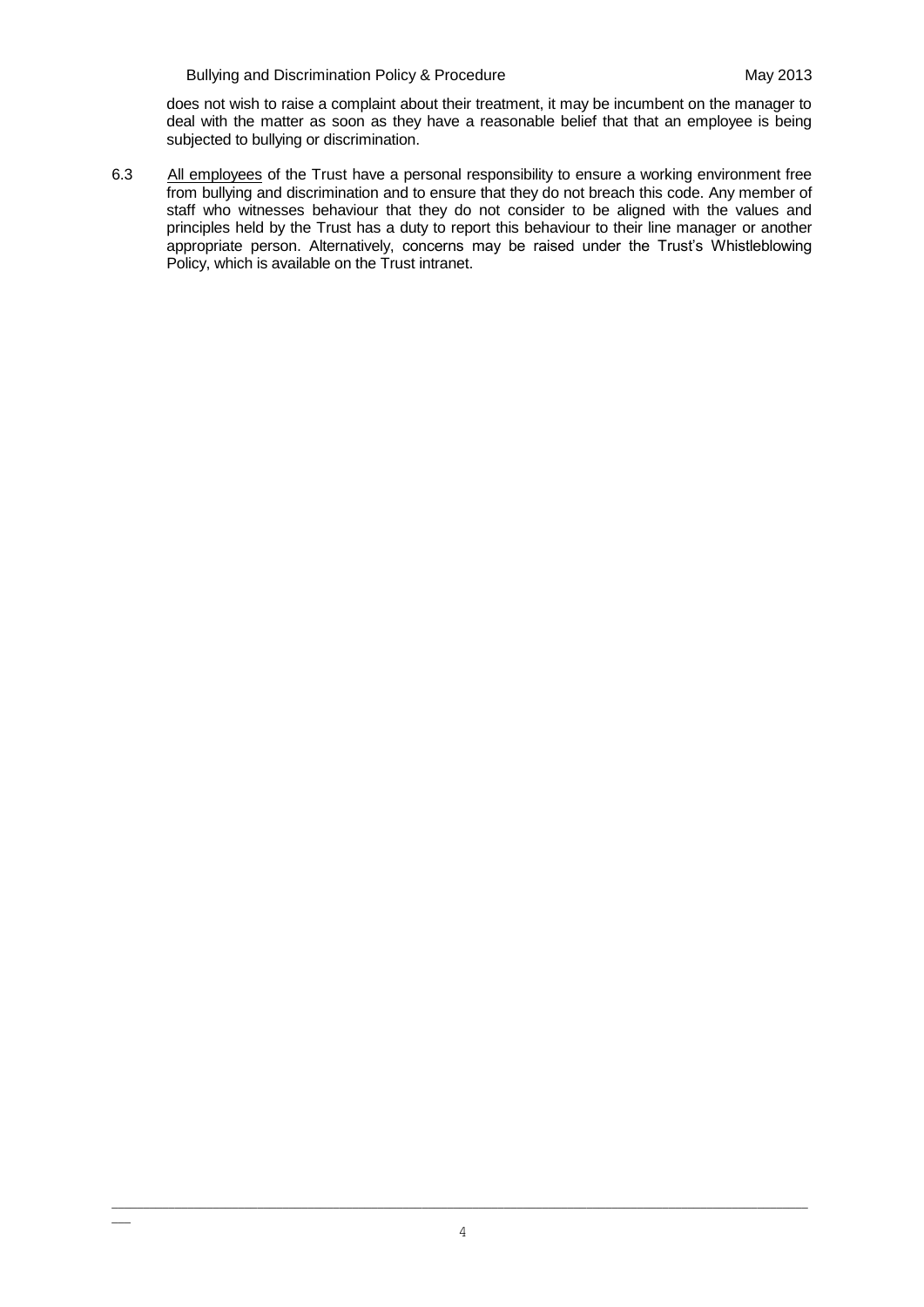#### **7. WHEN THIS PROCEDURE SHOULD BE USED**

- 7.1 This procedure should be used by all individuals or groups who consider themselves to be suffering from any acts of bullying or discrimination (which includes harassment and victimisation) or who are offended by acts which may not be personally directed towards them e.g. pin-ups. This also includes all forms of discrimination in recruitment, training and promotion, salaries, wages and other conditions of employment. Employees are urged to seek early advice from their accredited trade union representative.
- 7.2 If a manager witnesses an incident of bullying or discrimination, they should challenge the individual/s concerned as soon as possible after the event and then follow the disciplinary procedure.
- 7.3 This procedure is intended for use by employees suffering bullying or discrimination in the workplace from other employees of the Trust. It is not intended for use in relation to complaints from members of the public concerning service delivery and related matters. Neither does it apply to discrimination or bullying of employees by patients/service users.

#### **8. ADVICE, SUPPORT AND UNION REPRESENTATION**

- 8.1 It is recognised that being the subject of discrimination or bullying and making a complaint can both be extremely distressing experiences. No employee needs to suffer in silence and all employees are urged to seek help, support and advice available within the Trust.
- 8.2 Employees are recommended to seek advice from their accredited trade union in the first instance. In addition, the Trust's free and confidential counselling and advisory service People at Work (support@peopleatwork.co.uk), may be accessed for additional support.
- 8.3 The employee may have a workplace colleague or an accredited trade union representative present at all formal stages of this procedure. This does not preclude the ability for an accredited trade union representative to attend at the informal stage, if all parties agree that this is in the best interests of all concerned.
- 8.4 At all informal and formal stages of the procedure, staff are encouraged to seek advice and support from their Trade Union.

## **9. PROCEDURE FOR MAKING A COMPLAINT OF BULLYING OR DISCRIMINATION**

If an employee suffers an incident or incidents of bullying or discrimination, they should follow the procedure outlined below.

It is recommended that cases are dealt with as soon as possible after an incident takes place.

#### 9.1 **KEEPING A RECORD**

To make sure that it is possible to be accurate later on, it is important that anyone who feels they have suffered from bullying or discrimination makes a note of the details as soon as possible after an incident, including for example:

- date of incident
- $\bullet$  time of incident
- place of incident
- name of person who is harassing them
- what actually happened
- how person being harassed felt at the time
- name of anyone else present at the time, including witnesses.
- record should be made of action taken, including whether the matter was reported to management.
- any correspondence relating to incidents/subsequent complaints.

## 9.2 **STAGE 1: INFORMAL RESOLUTION**

 $\overline{\phantom{a}}$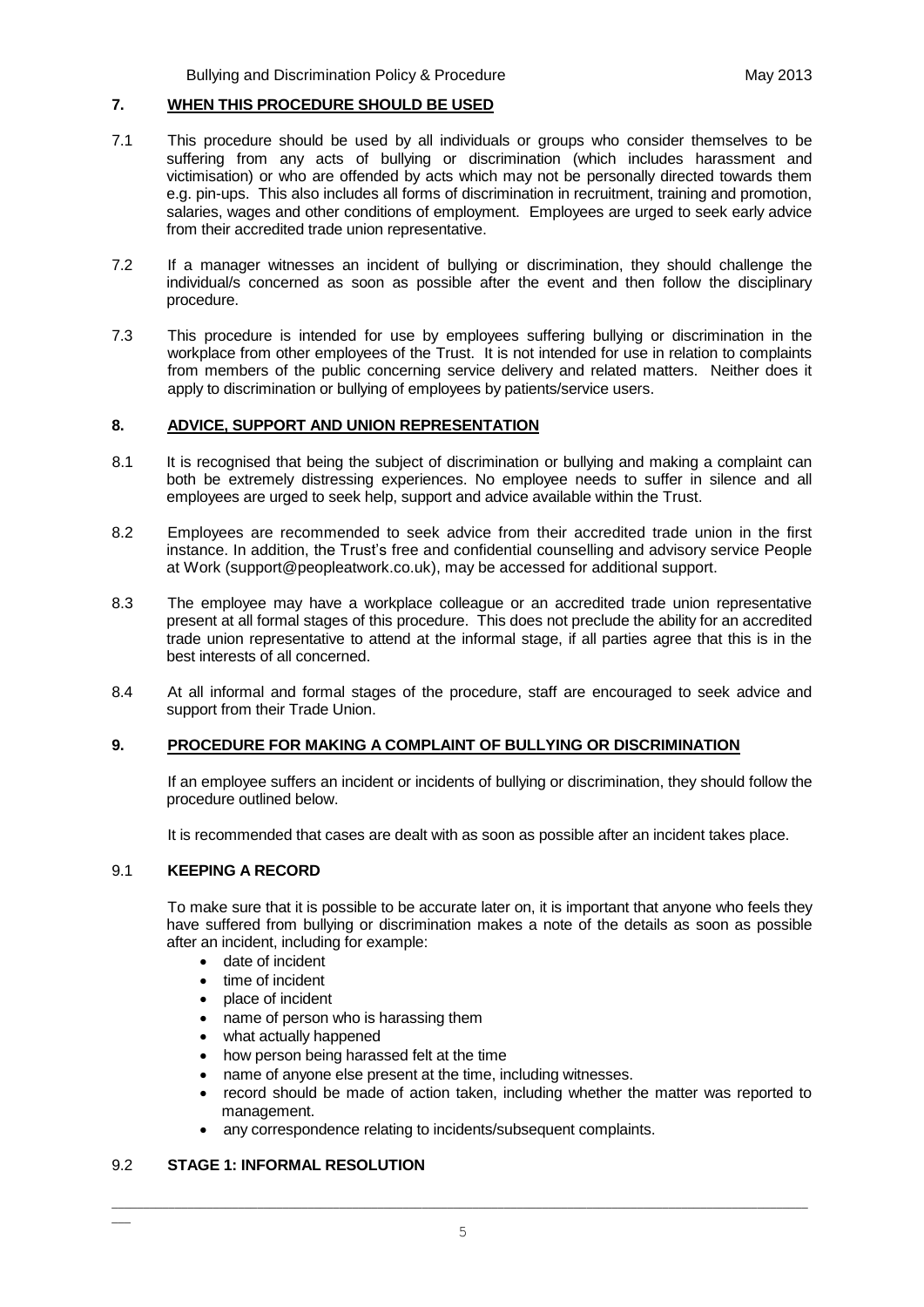- 9.2.1 Every effort should be made to resolve the issue informally in the first instance, if this is appropriate.
- 9.2.2 As soon as possible after an employee considers that an incident of bullying/discrimination has occurred, the employee should make it clear to the offender(s) that s/he does not like the behaviour and if possible ask the offender(s) to stop behaving in this way. This should be done verbally or, if the employee feels too embarrassed or upset to speak to the offender, it could be done in writing. Alternatively, s/he could arrange for his/her line manager, or another suitable colleague, to be present when the matter is discussed if s/he does not wish to be alone with the offender. A note should be kept of the action taken and a copy of any letter(s).
- 9.2.3 If an employee being bullied/discriminated against and feels unable to take action personally; or wishes to consider making a formal complaint immediately; or has asked the offender to stop their behaviour yet it continues, s/he is advised to meet with her/his line manager (if appropriate) to discuss the alleged bullying or discrimination. If the complainant's line manager is the person alleged to have carried out the bullying or discrimination, the matter should be reported to the next-in-line manager above her/him. Alternatively, advice can be sought from the HR department.
- 9.2.4 The employee may also wish to contact their accredited trade union representative or People at Work (support@peopleatwork.co.uk) for additional support.
- 9.2.5 The employee should be given a copy of this procedure and it should be explained to her/him.
- 9.2.6 The employee will then decide whether they wish to pursue one of the following options:
	- To take no further action at this stage but to keep a record of any further incidents and to keep the situation under review, enabling the employee to seek further advice in the future if necessary.
	- If this has not already been attempted, either the employee, or someone acting on her/his behalf (e.g. their manager or a colleague), should ask the offender to stop the offending behaviour and to keep the situation under review, enabling her/him to seek further advice in the future if necessary.
	- To pursue some other form of informal resolution, for example, a facilitated meeting
	- To make a formal complaint (this option remains open if attempts at informal resolution fail or the offending behaviour continues).

## **9.3 STAGE TWO: MAKING A FORMAL COMPLAINT**

 $\overline{\phantom{a}}$ 

- 9.3.1 Any individual suffering bullying or discrimination is entitled to request managers to instigate formal investigation proceedings where appropriate.
- 9.3.2 If the individual wishes to make a formal complaint, the details of this should be put in writing to his/her line manager. If the line manager is involved in any of the incidents, then the complaint should be given to the next-in-line manager. Alternatively, the complainant can raise the issue via the Human Resources department, who will advise the individual on what steps should be taken next.
- 9.3.3 The letter should make it clear that it is a formal complaint under this procedure and should be fully explicit stating dates, times etc, of incidents. The letter should be marked "confidential" and preferably be delivered by hand to either the relevant manager or member of the human resources department. The employee is advised to seek early contact with her/his accredited trade union to obtain advice and support in presenting a formal complaint.
- 9.3.4 The individual making the complaint should be made aware of the process of investigation and their role in disciplinary proceedings, if instituted.
- 9.3.5 Employees need to be advised that, once a formal complaint is made, management will investigate the circumstances and take appropriate action. In general, proceedings based on the individual's complaint will not be instituted unless s/he wishes. However, in certain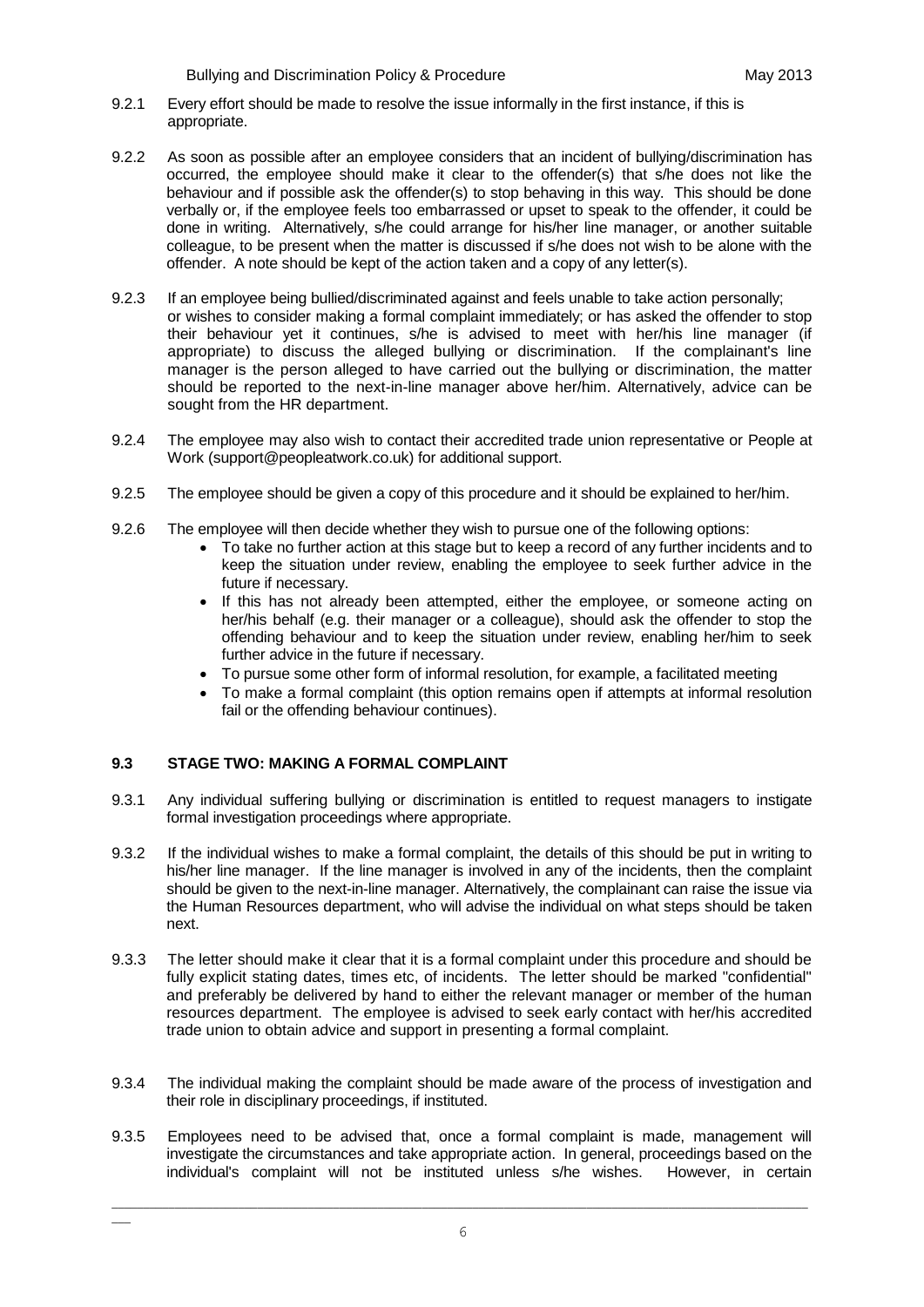circumstances, the manager may wish to proceed with action against an alleged offender even where the complainant does not give evidence if the situation is of a serious nature (e.g. physical assault). In such cases, the manager will need to take into account any other evidence/witnesses in deciding whether or not they have sufficient evidence to proceed.

9.3.6 Where an allegation is upheld and formal disciplinary action is subsequently taken against a registered professional, consideration should be given to making a referral to the relevant professional body.

## **10. POLICE INVOLVEMENT**

In cases of alleged assault or alleged behaviour that is considered to be a criminal offence, the Trust will contact the Police for their appropriate action if the complainant so wishes and/or if the incident is considered to be a serious criminal matter.

## **11. PRIVACY/CONFIDENTIALITY**

At all times both parties' right to privacy will be respected and no information about the complainant will be imparted unless absolutely necessary, and will always be discussed with the parties involved prior to the release of information.It is recognised that confidentiality is essential, and those investigating complaints will make arrangements to ensure secure storage of papers etc. The complainant and the person against whom the complaint is made will have the right to see all the relevant evidence gathered, including notes of meetings, regardless of the outcome.

# **12. PRINCIPLES OF INVESTIGATING A COMPLAINT UNDER THIS PROCEDURE**

# 12.1 **IN GENERAL**

- 12.1.1 A complaint under this procedure presents a particularly sensitive problem for those responsible for investigating the allegations. The investigator is required to protect the rights of the member of staff about whom the complaint has been made as well as protecting the rights of the individual making the complaint. Both employees are entitled to a full and fair opportunity to put their version of the events.
- 12.1.2 All managers are expected to co-operate in releasing staff from their normal duties to participate in the investigation as required.

## **12.2 TIME LIMITS**

 $\overline{\phantom{a}}$ 

12.2.1 The investigation should normally be completed within 28 calendar days of the formal complaint being made, where practicable. On occasions it will not be possible to keep within the timescale. In such cases the complainant and the person against whom the complaint has been made must both be kept informed of the likely timescale for completion.

## **13. PROCEDURE FOR INVESTIGATING A COMPLAINT**

## 13.1 **STEP ONE: INITIAL RESPONSE**

- 13.1.1 Having received a formal complaint from an individual, the manager (or next-in line manager, if the complaint is against the manager) will arrange for the matter to be investigated by a neutral manager, assisted by a member of the HR Department. Those investigating the complaint should not be connected with the allegation in any way.
- 13.1.2 The person against whom the complaint is made should be informed at the outset of the complaint against them, given this policy and, if appropriate, a copy of the letter of complaint.

# 13.2 **STEP TWO: POSSIBLE SUSPENSION OR REDEPLOYMENT DURING THE INVESTIGATION**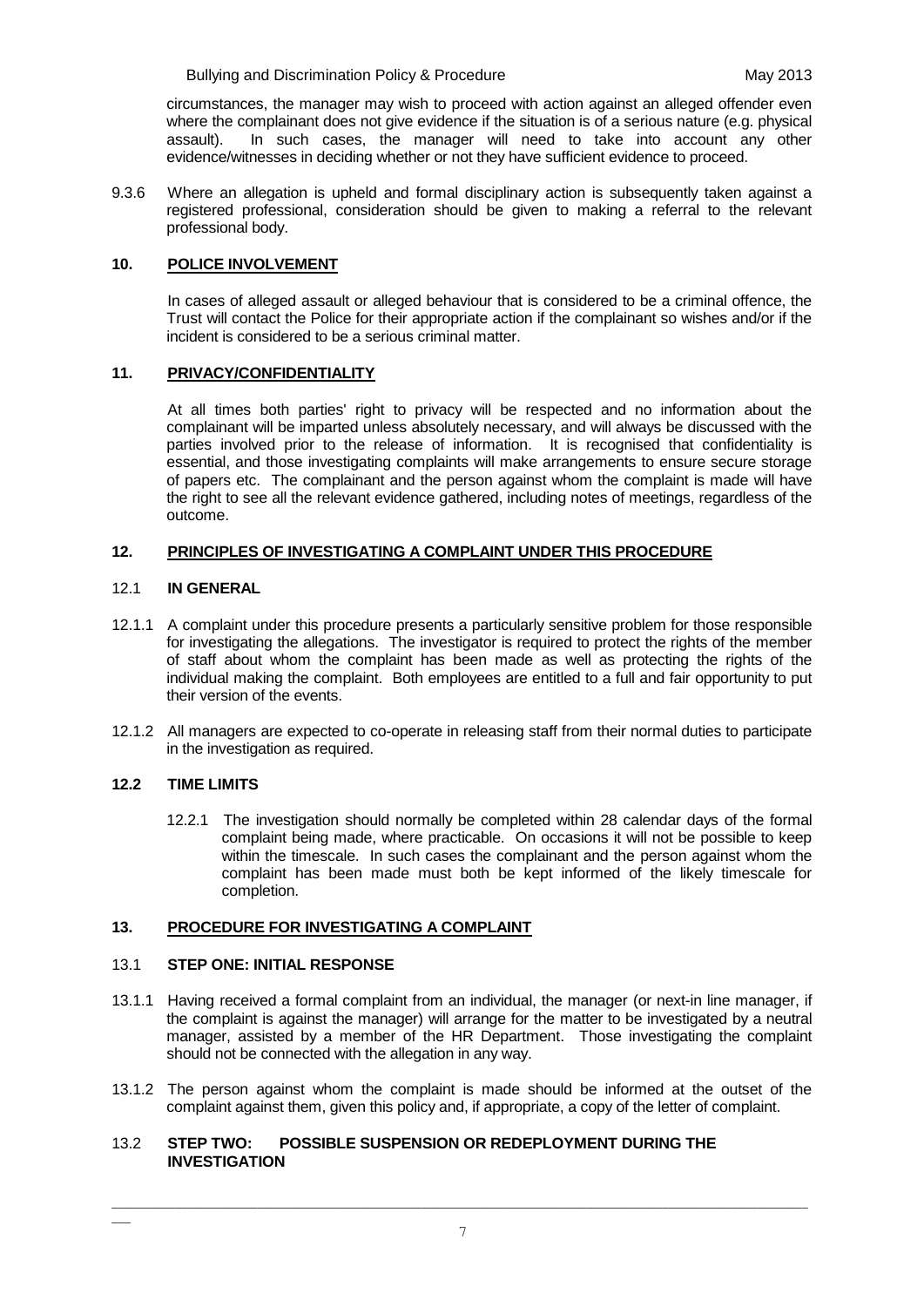- 13.2.1 The relevant manager should give consideration as to whether or not action needs to be taken for the duration of the investigation to relieve the stress and pressure on one or both parties to prevent the risk of further incidents occurring. The manager must also take steps to prevent any victimisation of the complainant or alleged harasser. Such action should not be taken without HR advice and can include the following:
	- Suspension of the alleged harasser may be considered where a manager feels that it is in the interest of either the individual or the organisation or both. It may be appropriate in some cases for both parties to be suspended. It will be made clear at all times that suspension under this procedure does not constitute part of the Trust's Disciplinary Procedure. Suspension will be on full pay.
	- Temporary redeployment of one or both parties can also be considered. In normal circumstances, it is appropriate that the alleged harasser should be redeployed rather than the complainant. The complainant could, however, be offered the option of redeployment where appropriate. In some circumstances both parties may be redeployed.

# 13.3 **STEP THREE: MEETING WITH THE COMPLAINANT**

The investigating manager and Human Resources representative will meet with the complainant and will take a detailed written statement of the incident. The complainant may be assisted by their accredited trade union representative or an appropriate workplace colleague. The complainant should be given the opportunity to nominate witnesses that have witnessed or can corroborate the matters complained of and whom the complainant wishes to be interviewed. The complainant should explain the relevance of each witness in order for the investigating manager to consider the appropriateness of interviewing each witness.

#### 13.4 **STEP FOUR: MEETING WITH THE PERSON AGAINST WHOM THECOMPLAINT HAS BEEN MADE**

The investigating manager and Human Resources representative will then meet the person against whom the complaint has been made and hear what she/he has to say about the alleged incident(s) - having been previously informed of the allegation against them. They may be assisted by an accredited trade union representative or an appropriate workplace colleague. Notes will be taken of the meeting. The person against whom the complaint has been made should be given the opportunity to nominate any witnesses whom they wish to be interviewed and who witnessed or can corroborate their defence of the matters complained of. The person about whom the complaint has been made should explain the relevance of each witness in order for the investigating manager to consider the appropriateness of interviewing each witness.

## 13.5 **STEP FIVE: MEETING WITH ANYONE PRESENT DURING INCIDENT(S)**

The investigating manager and Human Resources representative will meet anyone else who was present when the alleged incident(s) took place and should supply them with a copy of this policy. Employees will be able to be assisted by their accredited trade union representative or an appropriate workplace colleague. Notes will be taken of the meeting.

## 13.6 **STEP SIX: FURTHER CLARIFICATION**

The investigating manager and Human Resources representative may then wish to meet any of those in steps 3-5 again to clarify or gain further information. They will also need to ensure that they have collected any relevant written materials or other evidence. This may include asking for additional written statements from relevant parties.

## 13.7 **IMPORTANT NOTES**

 $\overline{\phantom{a}}$ 

**Note 1** - The purpose of the meetings is to establish the facts. They are not a disciplinary hearing of any sort. All those giving information to the investigating manager will do so not in the presence of any other person involved in or present during the alleged incident(s).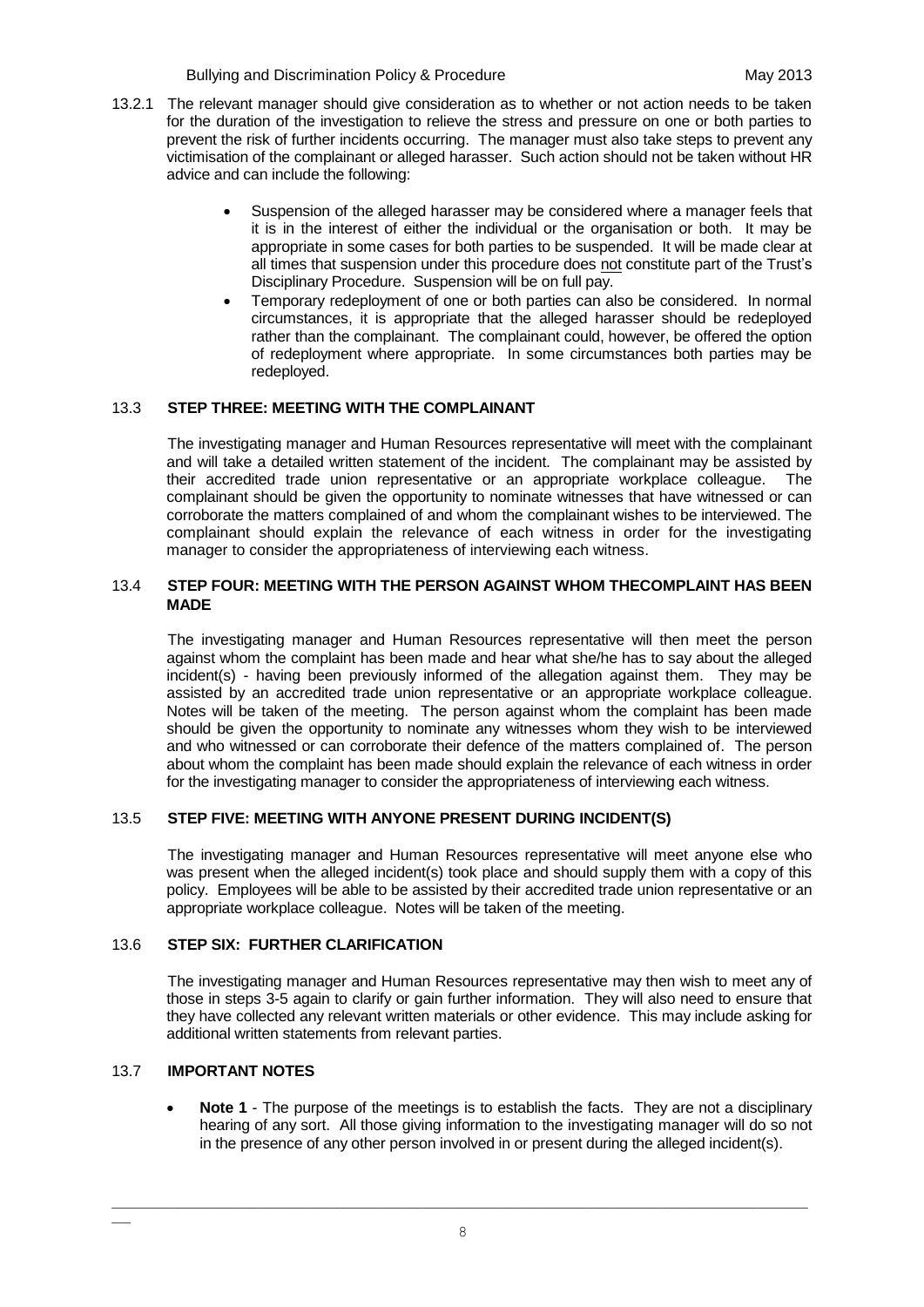- **Note 2**  Whilst the investigating manager will seek to resolve the matter as quickly as possible, the meetings with all those involved will not necessarily follow immediately after each other and the manager or designated investigating officer may at any time adjourn.
- **Note 3**  Notes taken at any of the meetings will be available to those involved in their particular meeting upon request.

## 13.8 **STEP SEVEN: CONSIDERATION OF INFORMATION**

- 13.8.1 Having obtained all the information possible, the investigating manager and Human Resources representative will review this information. The manager and Human Resources representative will decide whether the complaint is substantiated.
- 13.8.2 In some cases there will not be any witnesses and it will be one person's word against another's. In these cases the manager and Human Resources representative will consider whether on the balance of probabilities the incidents/actions occurred.

# 13.9 **STEP EIGHT: FURTHER ACTION**

- 13.9.1 The investigating manager and will consider the facts, taking HR advice and will decide either:
- 13.9.2 To take no action, that is the allegation has not been substantiated.
- 13.9.3 To initiate the Trust's Disciplinary Procedure from the point at which it has been decided that there is a case to answer in respect of disciplinary allegations.

#### **or**

**or**

- 13.9.4 To take management action other than to initiate the Trust's agreed disciplinary procedure. This could include:
	- Setting up arrangements to monitor the situation;
	- Required attendance on training courses (e.g. equal opportunities, diversity awareness, communication or people management courses).
	- Making arrangements for the complainant and alleged harasser to work as separately as possible within the same workplace with regular monitoring from the line manager, if this is a feasible option and the parties involved understand that they will be required to have professional contact with each other.
	- A recommendation for redeployment of one or both parties, either on a temporary or permanent basis. Redeployment will only be done with the individual's consent and where a suitable alternative post is known to exist. In cases where formal disciplinary action is taken, redeployment will be considered as a possible sanction under the Disciplinary Procedure;
	- Exploring the possibilities for a facilitated meeting (e.g. formal mediation) or other meeting to attempt to reconcile the two parties.
- 13.9.5 Both the complainant and the alleged perpetrator should be offered the opportunity to attend a meeting for the investigating manager to feed back the outcome of the investigation.

## 13.10 **STEP NINE: KEEPING MANAGEMENT RECORDS**

The arrangements for storing information after a complaint should be as follows: Where the matter proceeds to a disciplinary hearing, the disciplinary policy should be followed for keeping a record and subsequently removing the record from the file. Where a complaint has been made and not substantiated by an investigation, no record will be kept on the alleged offenders file.

## **14***.* **ACTION WHEN THE COMPLAINANT IS DISSATISFIED**

If the complainant disagrees with the decision taken above, they have the right to raise this matter under the Trust's Grievance Procedure, which would normally be heard at Stage 2 (the appeal stage) of the Grievance Procedure.

## **15 THE DISCIPLINARY PROCESS**

 $\overline{\phantom{a}}$